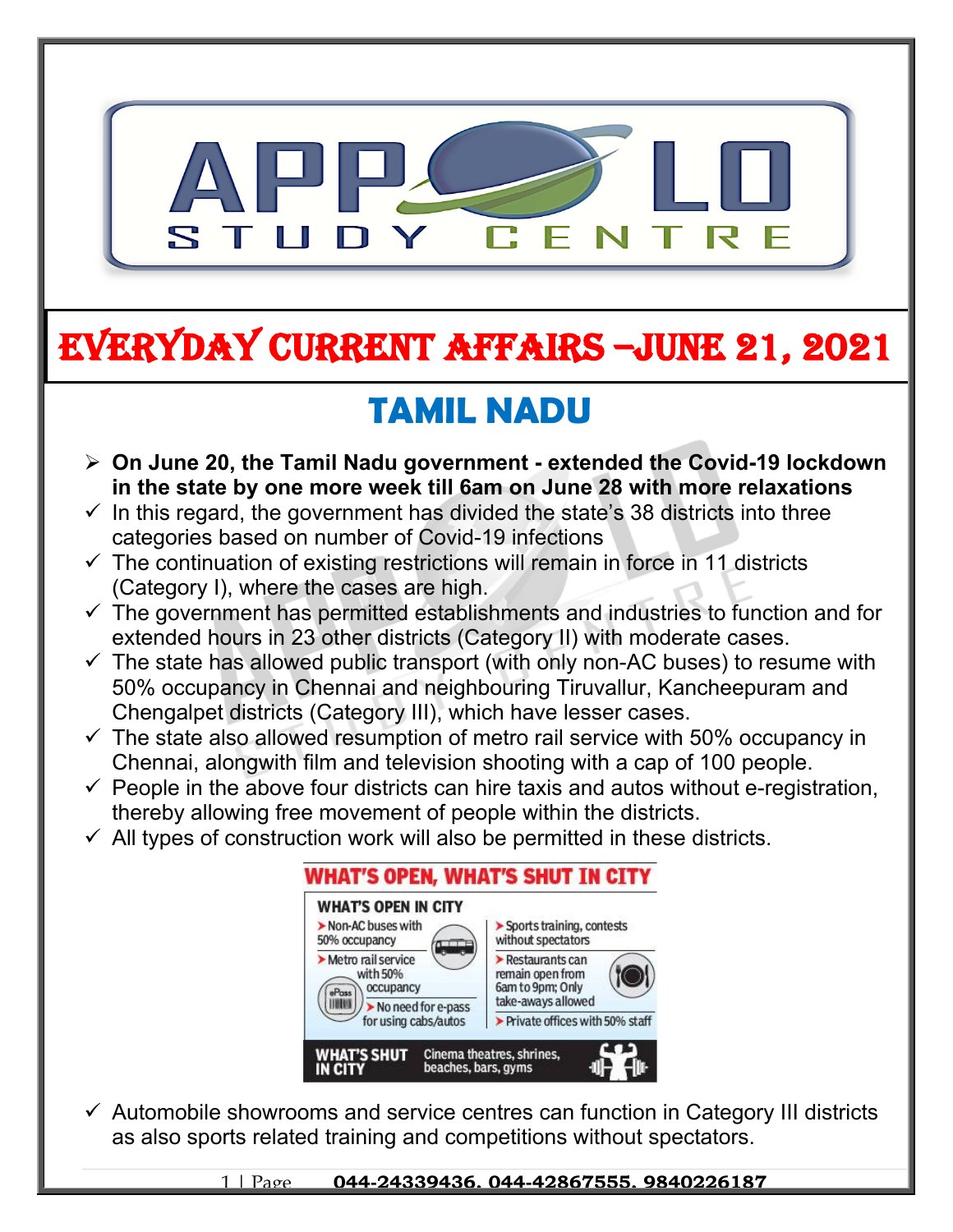- $\checkmark$  All state government offices, export units and their vendors can function with 100% employees, while private offices and other industries can function with 50% workers.
- $\checkmark$  In the districts coming under Category II, state government offices involved in essential services can function with 100% employees, while other government offices are permitted to function with just 50% employees.
- $\checkmark$  All private offices will function with 33% employees, while export units and their vendors are allowed to operate with 100% workers in these 23 districts.
- $\checkmark$  People can travel intra-district by taxis and autos after applying for e-registration.
- $\checkmark$  Theatres will be permitted to undertake maintenance work once a week with prior approval in Category II and Category III districts.
- $\checkmark$  People from districts falling within these two categories can obtain e-pass and attend weddings, with a cap of only 50 people permitted to attend a wedding.

#### **STATES**

- **On June 17, the Union ministry of Environment, Forest & Climate Change has notified the constitution of Karnataka Coastal Zone Management Authority under provisions of the Environment (Protection) Act, 1986**
- $\checkmark$  The authority has been constituted to protect and improve the coastal environment by preventing and controlling environmental pollution in the Coastal Regulation Zone (CRZ) in Karnataka.
- $\checkmark$  It is headed by the Additional Chief Secretary, State Department of Forest, Ecology and Environment, Bengaluru.
- $\checkmark$  The term of the present members of the 15-member body is for three years.
- $\checkmark$  The authority will be responsible for regulating, enforcing and monitoring all developmental activities in the CRZ areas as specified in the 2011 notification published by the erstwhile Ministry of Environment and Forests
- $\checkmark$  In case of any proposals received from the Karnataka government for changes or modifications in classification of CRZ areas and in the Coastal Zone Management Plan, the authority will make specific recommendations to the National Coastal Zone Management Authority.
- $\checkmark$  The authority should have its own website and post information relating to its functions, including the agenda in its meetings, minutes of the meetings, decisions taken in each meeting, website court matters and recommendations for matters on violations
- $\checkmark$  It is mandated to furnish reports of its activities at least once in six months to the National Coastal Zone Management Authority.

### **NATIONAL**

 **The Ministry of Tribal Affairs and NCERT (National Council of Educational Research and Training) – to collaborate for a joint mission named as the**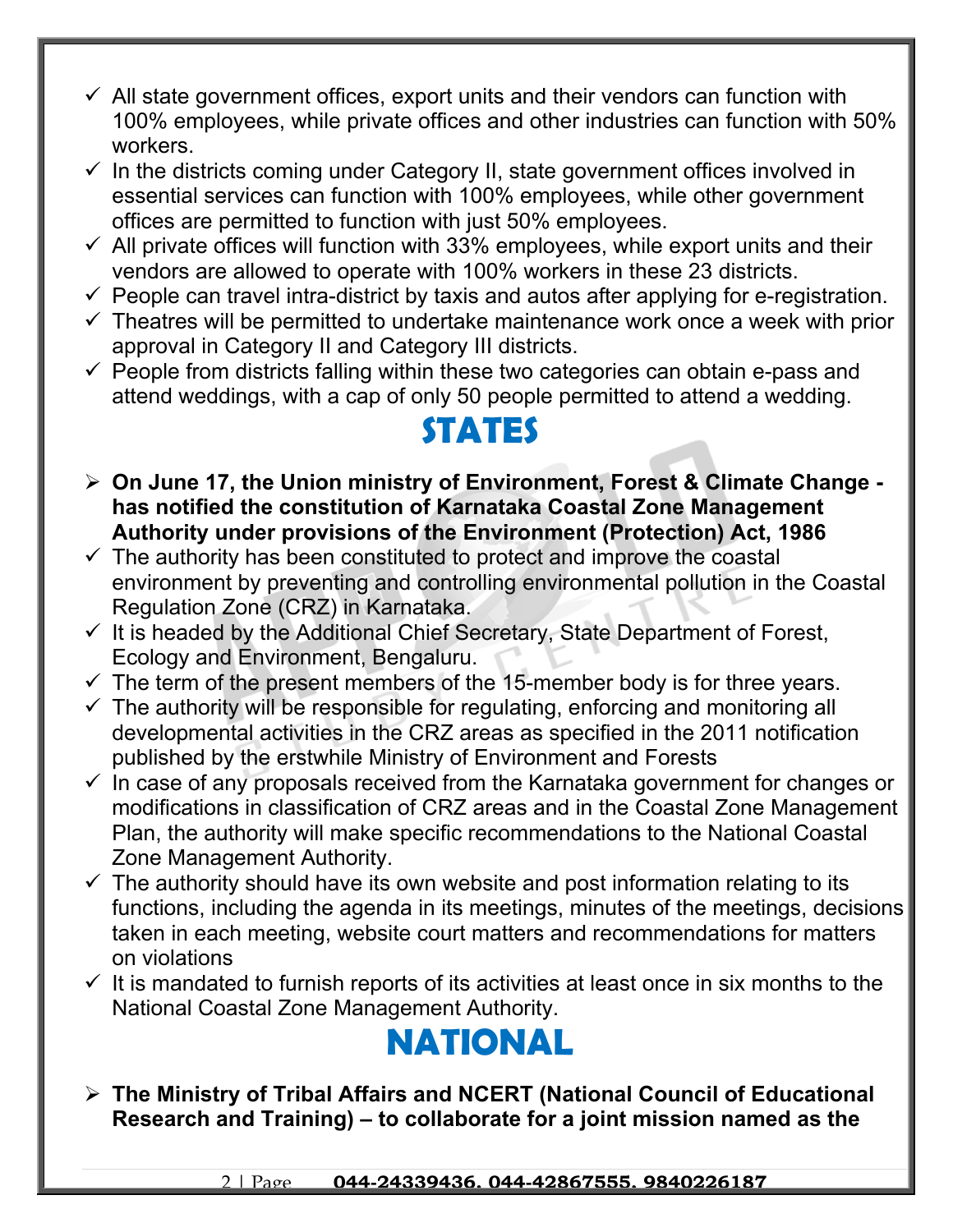#### **'NISHTHA capacity-building programme' for Eklavya Model Residential Schools (EMRS)**

- $\checkmark$  Under the programme, teachers and principals from 120 EMRSs from 3 States (Himachal Pradesh, Madhya Pradesh, and Chhattisgarh) participated in the first batch of the programme spanning 40 days.
- $\checkmark$  NISHTHA stands for National Initiative for School Heads' and Teachers' Holistic Advancement.
- $\checkmark$  It was launched by the Department of School Education and Literacy as a national mission under the Samagra Shiksha Scheme in 2019-20.
- $\checkmark$  The initiative aims to develop the skill levels of the teachers and school principals at the elementary stage, thereby improving the quality of school education
- $\checkmark$  It is also the world's largest teachers' training programme, consisting of 18 standardized comprehensive training modules developed at the national level
- $\checkmark$  The training of NCERT's flagship program was conducted in an online mode on the NISHTHA portal
- $\checkmark$  As per the agreement with NCERT, the Ministry plans to conduct such programs across 350 functional EMRS schools across the country.
- $\checkmark$  Eklavya Model Residential Schools (EMRSs) is an initiative of the Ministry of Tribal Affairs to provide quality residential education to Scheduled Tribes (ST) students from class 6 to 12 in remote areas.
- $\checkmark$  The programme has been in operation since 1998 and was revamped in 2018-19 to expand its' geographical outreach
- **India becomes the fifth largest recipient of FDI inflows, after receiving \$64 billion in 2020**
- $\checkmark$  This was revealed in a new UN report, titled "World Investment Report 2021", released by UN Conference on Trade and Development (UNCTAD).
- $\checkmark$  As per the report, the FDI inflows into the country has increased by 27% to \$64 billion in 2020, from \$51 billion in 2019
- $\checkmark$  The global Foreign Direct Investment flows have been severely hit by the pandemic and dropped by 35% in 2020 to \$1 trillion from \$1.5 trillion last year.
- $\checkmark$  India ranked 18 out of the world's top 20 economies for FDI outflows, with \$12 billion of outflows recorded from the country in 2020 as compared to \$13 billion in 2019
- **On June 20, Union minister for Social Justice & Empowerment, Thaawarchand Gehlot - announced to set up five "Divyangta Khel Kendras" across the country**
- $\checkmark$  The proposed centres will support the interest of Divyangians (Disabled persons) in sports for their good performance in Paralympics
- $\checkmark$  According to the Minister, one such Kendra will come up in Ahmedabad City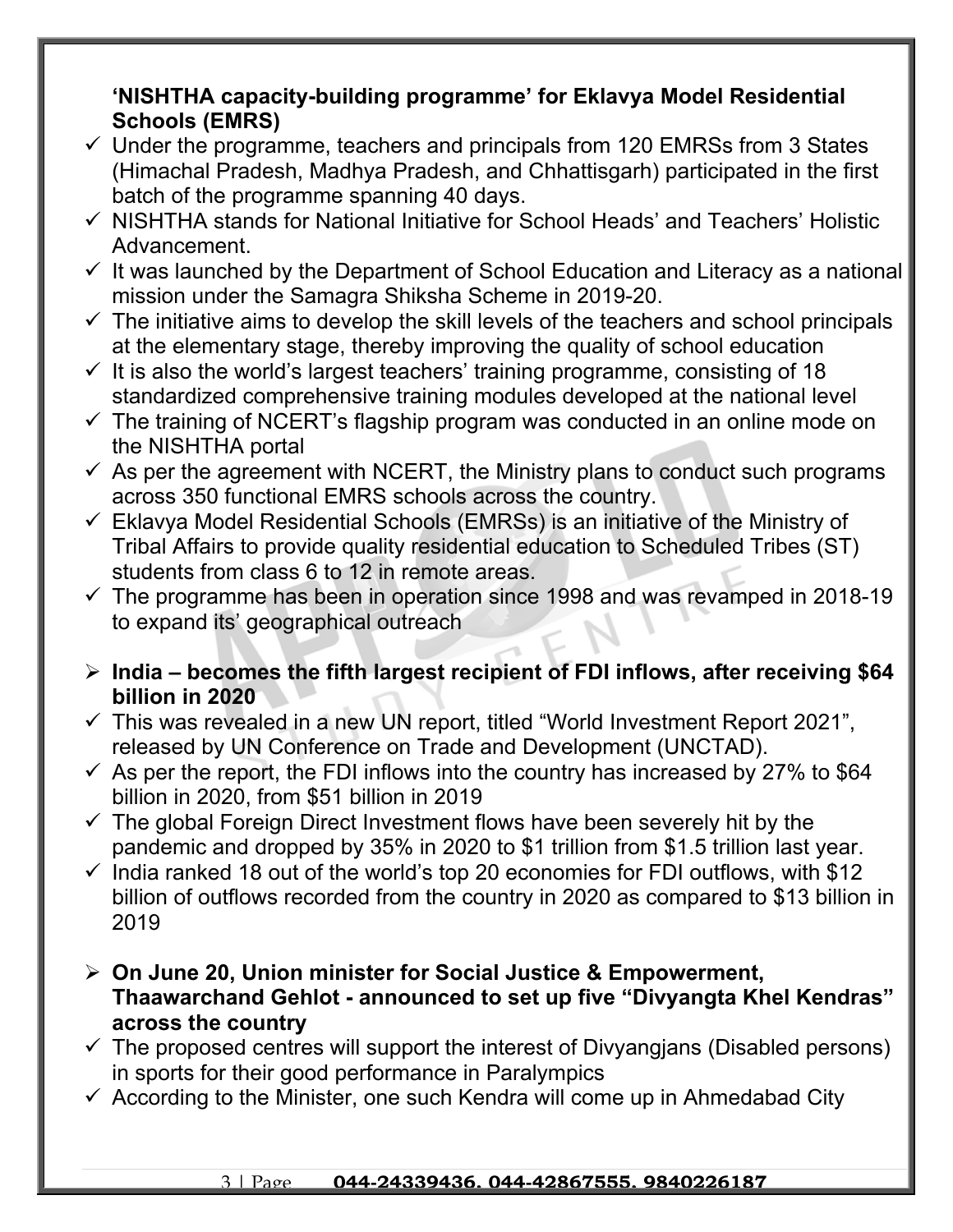

- $\checkmark$  The Minister made the announcement while virtually addressing 'Samajik Adhikarita Shivir' in Jamnagar, Gujarat.
- $\checkmark$  The Shivir was organised to distribute aids and assistive devices to 'Divyangian' under ADIP Scheme (Scheme of Assistance to Disabled Persons) of Ministry of Social Justice and Empowerment.
- $\checkmark$  A total of 6225 aids and assistive devices worth Rs.3.57 crore will be distributed free of cost to 3805 Divyangjans in the state
- $\checkmark$  The ADIP scheme was launched in the year 1981 with the objective of providing assistive devices to the Divyangjan people to assist their independent functioning

## **INDIA AND OTHER COUNTRIES**

- **Foreign minister S Jaishankar will travel to Italy next week to participate in the G20 foreign ministers' meeting scheduled for June 29 in Matera, Southern Italy.**
- $\checkmark$  The Minister will also travel to Greece for bilateral consultations.
- $\checkmark$  Italy, being the G20 president, has announced the theme of the summit this year on three related pillars of action — People, Planet, Prosperity.
- $\checkmark$  In 2020, G20 countries had focused on dealing with the Covid-19 challenge.
- $\checkmark$  A joint session of foreign and developments ministers will also take place on the same day.
- $\checkmark$  The meetings will be hosted by Italian foreign minister Luigi di Maio.
- $\checkmark$  Health ministers from G20 countries will meet in September, and trade ministers in October.

### **CONFERENCES & SUMMITS**

- **India is to host a two-day summit on Green Hydrogen Initiatives through video conferencing on June 22, 2021 involving the BRICS nations.**
- $\checkmark$  The event will be anchored by India's state-run power major National Thermal Power Corporation Limited.
- $\checkmark$  The summit will provide a forum for the countries to share and promote their initiatives on utilisation of hydrogen alongwith their future plans.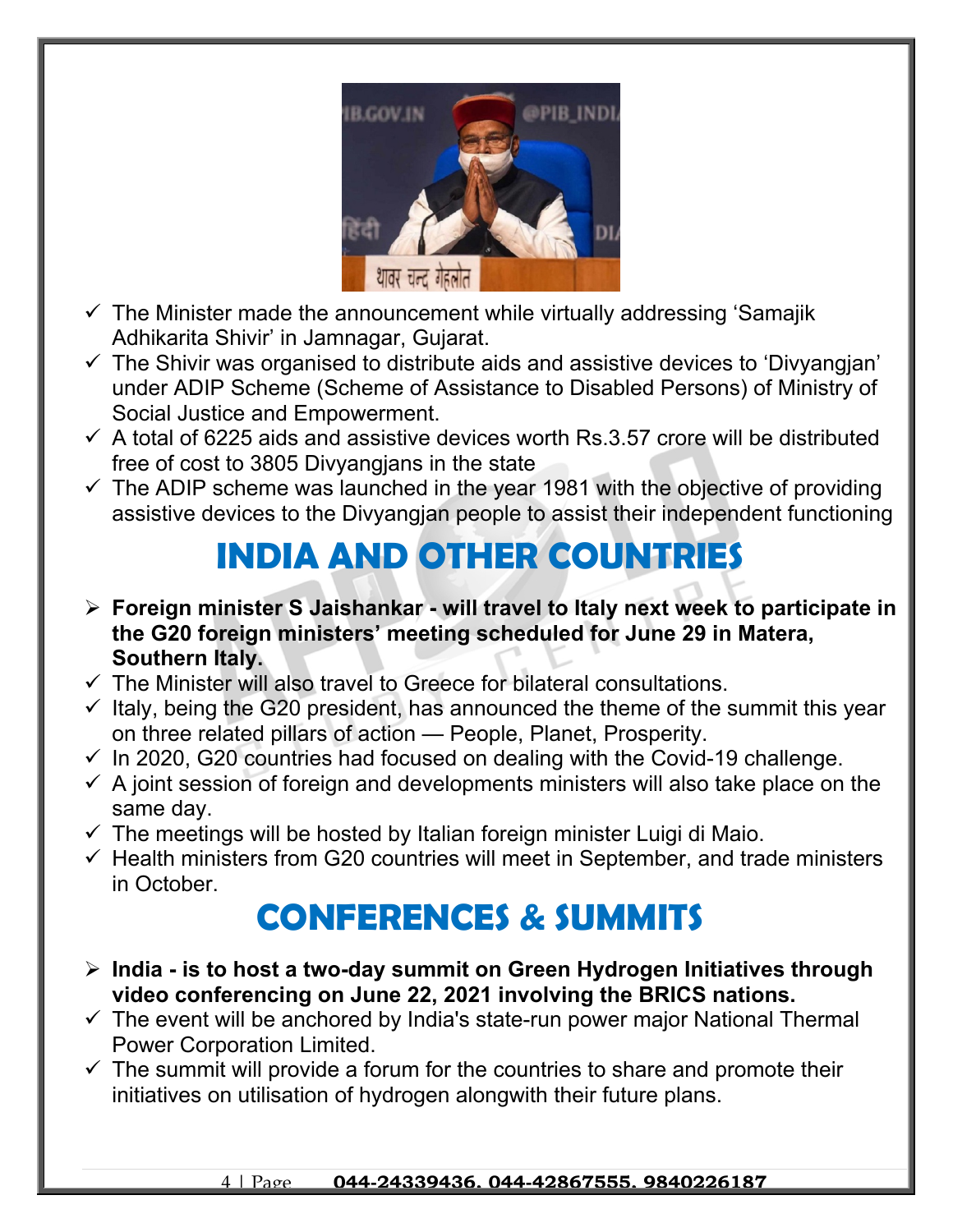- $\checkmark$  The speakers will share different technologies developed on hydrogen and discuss ideas integrating hydrogen in the overall energy policy framework of respective countries.
- $\checkmark$  Hydrogen, when produced by electrolysis using renewable energy is known as 'Green Hydrogen', which has no carbon footprint and lead to zero emissions.
- $\checkmark$  Recently, the US-India hydrogen taskforce was launched under the aegis of US-India Strategic Clean Energy Partnership to achieve affordable hydrogen solutions
- $\checkmark$  This task force was launched by United States Department of Energy, Union Ministry of New and Renewable Energy (MNRE) and USISPF.
- $\checkmark$  India's planned National Hydrogen Energy Mission recommends green hydrogen exports to Japan, South Korea, and Europe, also suggests setting up four integrated hydrogen hubs and running long-range public transport buses fuelled by hydrogen cells.
- $\checkmark$  India, Brazil, Russia, China and South Africa constitute the BRICS forum.

#### **PERSONALITIES**

 **Flying officer Mawya Sudan - has become the 12th woman to be commissioned into the fighter stream of IAF.**



- $\checkmark$  Sudan hails from Lamberi village in Rajouri district of J&K
- $\checkmark$  She was commissioned at the combined graduation parade at the Air Force Academy in Dundigal near Hyderabad after basic training on June 19
- $\checkmark$  Sudan will now undergo rigorous fighter training for over a year before she can become "fully operational" as a fighter pilot
- $\checkmark$  Flight Lieutenants Avani Chaturvedi, Bhawana Kanth and Mohana Singh were the first women to be commissioned as flying officers into the fighter stream in June 2016.
- $\checkmark$  IAF currently has 11 women fighter pilots, who have undergone the arduous training to fly supersonic jets.

#### **DEFENCE**

 **The Indian Air Force - has raised the second Rafale squadron, the 101 'Falcons of Chhamb and Akhnoor', in Ambala ahead of their formal induction at the Hasimara airbase in West Bengal**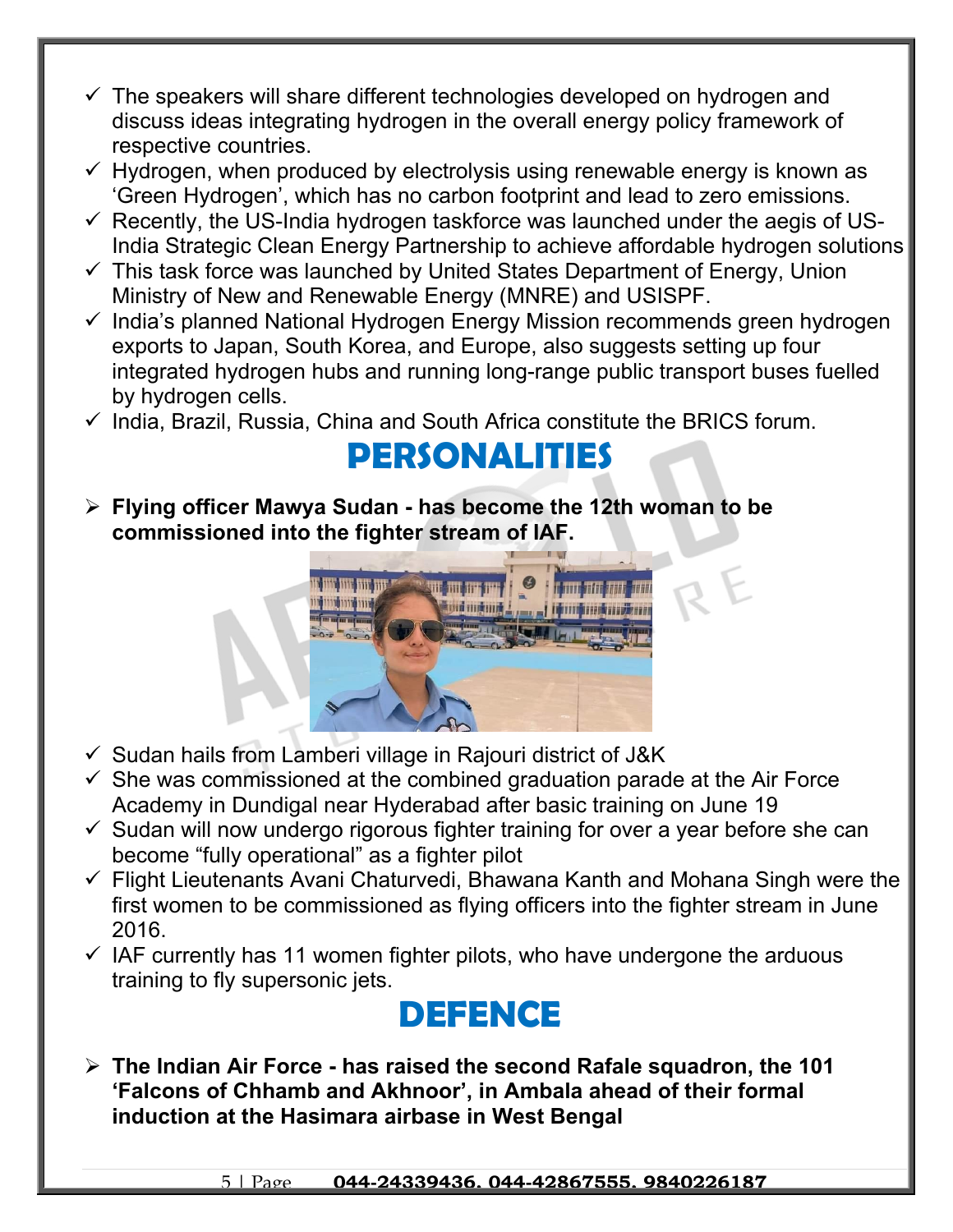

- $\checkmark$  The first Rafale squadron, the 17 'Golden Arrows' squadron, is already fully operational at the Ambala airbase with its full complement of 18 fighters
- $\checkmark$  The second '101 squadron' has been now resurrected with five jets
- The remaining 13 of the 36 twin-engine Rafales, contracted under the ₹59,000 crore deal signed with France in September 2016, are expected to arrive in batches before April next year, as per the plan.
- $\checkmark$  Group Captain Rohit Kataria is the commanding officer of the 17 squadron, while Group Captain Neeraj Jhamb 'Jammy' is heading the101squadron.
- $\checkmark$  Ambala and Hasimara were selected as the 'main operating home bases' for the 4.5-generation Rafales, even though the omni-role fighters can operate from anywhere in the country as and when required.
- $\checkmark$  Hangars, shelters, maintenance facilities and infrastructure for the Rafales have come up at both the airbases.
- $\checkmark$  The Hasimara airbase, close to the Sikkim-Bhutan-Tibet tri-junction, was established with Toofani aircraft after the 1962 war with China.

### **INTERNATIONAL DAY**

**International Yoga Day – June 21**



- $\checkmark$  The day is observed every year globally to raise awareness about the importance of Yoga and the key role it plays in rejuvenating our mind and the body, contributing to a healthier lifestyle.
- $\checkmark$  Theme 2021 'Yoga for well-being'

6 | Page **044-24339436, 044-42867555, 9840226187**